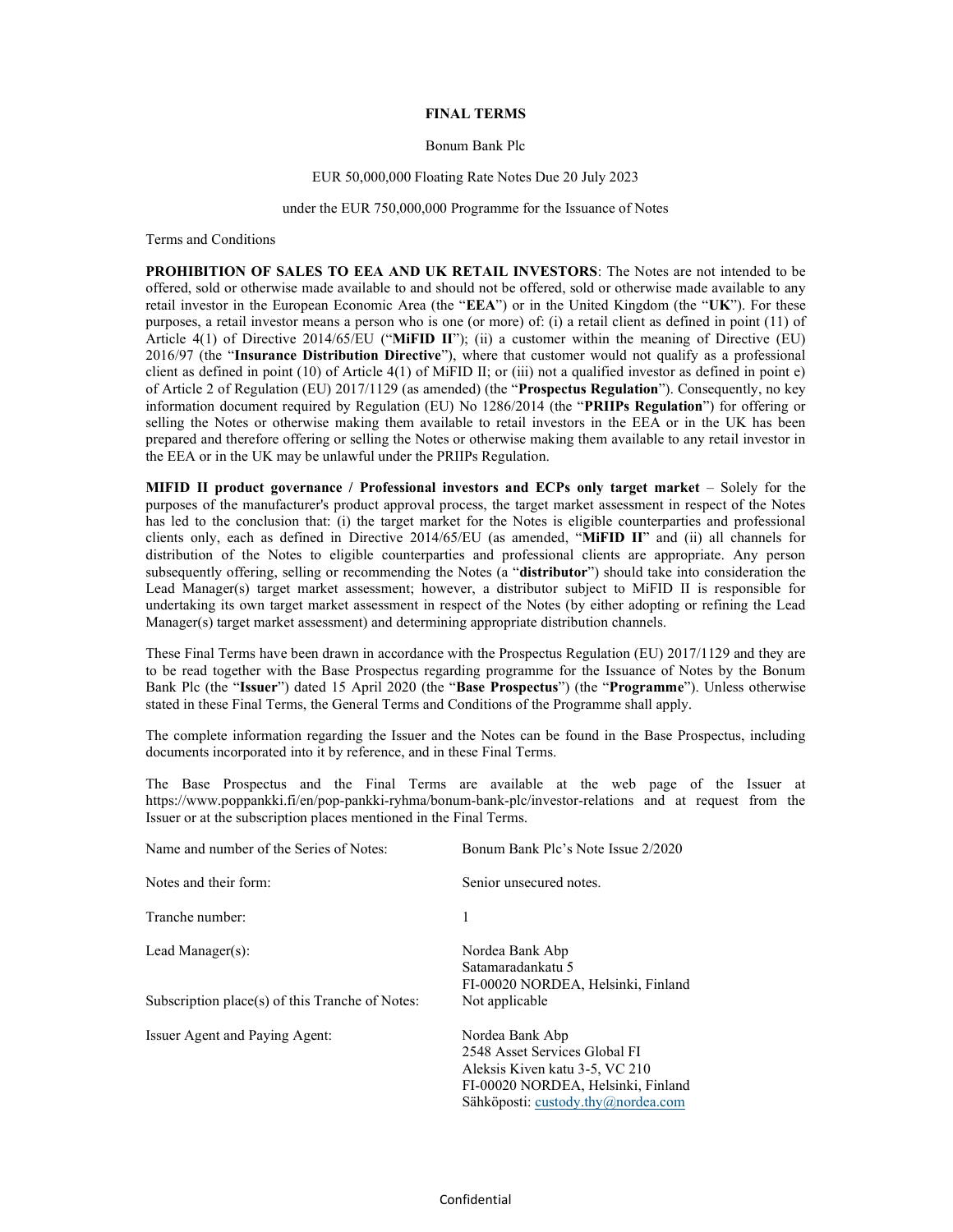| Interests of the Lead Manager(s)/other subscription<br>place/other parties taking part in the issue: | The customary sector connected commercial<br>interest                                                                                                                                                                                                                                                 |
|------------------------------------------------------------------------------------------------------|-------------------------------------------------------------------------------------------------------------------------------------------------------------------------------------------------------------------------------------------------------------------------------------------------------|
| Principal and currency of the Notes:                                                                 | EUR 50,000,000.                                                                                                                                                                                                                                                                                       |
| Number of book-entry units:                                                                          | 500                                                                                                                                                                                                                                                                                                   |
| Priority of the Notes:                                                                               | The<br>Notes<br>constitute direct,<br>unconditional,<br>unsubordinated and unsecured obligations of the<br>Issuer and rank pari passu among themselves and<br>(save for certain obligations required to be<br>preferred by law) equally with all other senior<br>unsecured obligations of the Issuer. |
| Form of the Notes:                                                                                   | Book-entry securities of Euroclear Finland's<br>Infinity book-entry security system                                                                                                                                                                                                                   |
| Denomination of book-entry unit:                                                                     | EUR 100,000                                                                                                                                                                                                                                                                                           |
| The minimum amount of Notes to be offered for<br>subscription:                                       | EUR 100,000                                                                                                                                                                                                                                                                                           |
| Subscription fee:                                                                                    | The Lead Manager(s) do not charge the costs<br>related to issuing the Notes from the Noteholders                                                                                                                                                                                                      |
| Payment of subscription:                                                                             | Subscriptions shall be paid for as instructed in<br>connection with the subscription                                                                                                                                                                                                                  |
| Issue date:                                                                                          | 3 June 2020                                                                                                                                                                                                                                                                                           |
| Issue price:                                                                                         | The issue price is fixed: 100 per cent                                                                                                                                                                                                                                                                |
| Amount and manner of redemption:                                                                     | The nominal amount of principal of the Note                                                                                                                                                                                                                                                           |
|                                                                                                      | The Notes will be repaid in one instalment on the<br>Maturity Date.                                                                                                                                                                                                                                   |
| Maturity Date:                                                                                       | 12 July 2023                                                                                                                                                                                                                                                                                          |
| Interest:                                                                                            | Condition 8.2 (Floating reference interest rate):                                                                                                                                                                                                                                                     |
|                                                                                                      | EURIBOR of 12 months                                                                                                                                                                                                                                                                                  |
|                                                                                                      | In respect of the short initial interest period from<br>the Issue date to 12 July 2020, linear interpolation<br>of 1 month EURIBOR and 3 month EURIBOR to<br>be applied.                                                                                                                              |
|                                                                                                      | Margin 1.044 per cent per annum                                                                                                                                                                                                                                                                       |
|                                                                                                      | Interest payment date(s): 12 July each year<br>commencing on 12 July 2020 until the Maturity<br>Date.                                                                                                                                                                                                 |
| Day Count Fraction                                                                                   | Actual/360                                                                                                                                                                                                                                                                                            |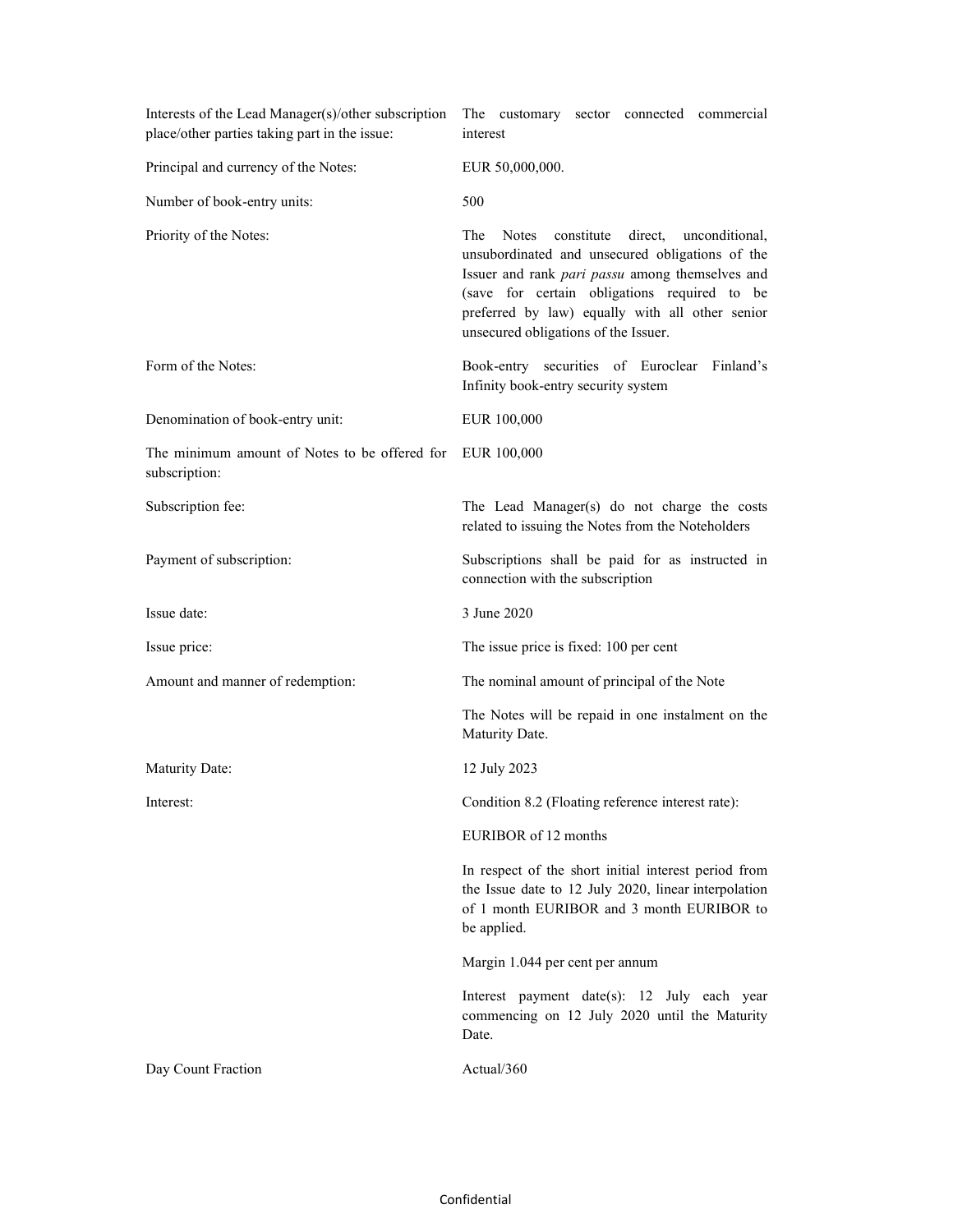| Minimum/maximum amount of interest: | Applicable. Minimum amount of interest is 0 per<br>cent per annum.                                                                                                                                                                                                                                                                 |
|-------------------------------------|------------------------------------------------------------------------------------------------------------------------------------------------------------------------------------------------------------------------------------------------------------------------------------------------------------------------------------|
| Business day convention:            | Modified Following, Adjusted                                                                                                                                                                                                                                                                                                       |
| Business day:                       | a day on which Helsinki and TARGET2 is<br>operating.                                                                                                                                                                                                                                                                               |
| Delivery of book-entry securities:  | The time when the book-entry securities are<br>recorded in the book-entry security accounts<br>specified by the subscribers is estimated to be 3<br>June 2020.                                                                                                                                                                     |
| Relevant benchmarks                 | EURIBOR is provided by the European Money<br>Markets Institute. As at the date hereof, European<br>Money Markets Institute appears in the register of<br>administrators and benchmarks established and<br>maintained by ESMA pursuant to Article 36<br>(Register of administrators and benchmarks) of the<br>Benchmark Regulation. |
| ISIN code of the Series of Notes:   | FI4000440284                                                                                                                                                                                                                                                                                                                       |